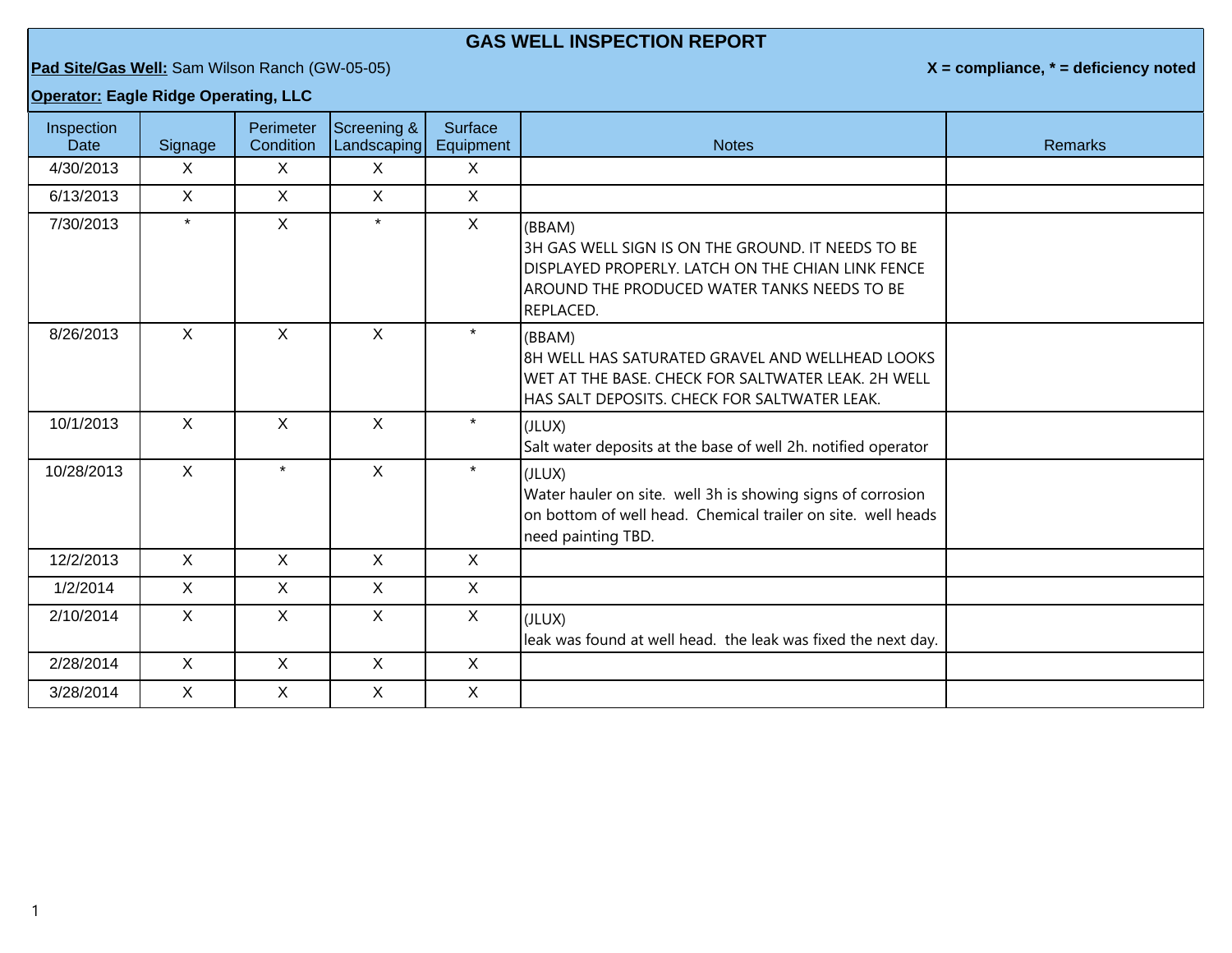| 4/23/2014  | X            | X            | X            | $\star$      | (JLUX)<br>Robbie with Premier was notifed of the issues at the sam<br>wilson cs pad site. they will be fixed before next months air<br>montioring inspections.<br>(JLUX)<br>Leak detected at wellhead 11H. The baker valve is being<br>replaced. Also the well heads 2H and 4H are showing signs                                     |  |
|------------|--------------|--------------|--------------|--------------|--------------------------------------------------------------------------------------------------------------------------------------------------------------------------------------------------------------------------------------------------------------------------------------------------------------------------------------|--|
|            |              |              |              |              | of corrosion. the wellheads are scheduled to be painted in<br>the next few weeks.                                                                                                                                                                                                                                                    |  |
| 5/29/2014  | $\mathsf{X}$ | $\mathsf{X}$ | $\mathsf{X}$ | $\star$      | (JLUX)<br>Air Monitoring inspection on May 20th. There were leaks<br>detected at the separators and wellheads. Two baker valves<br>at the wellheads 10 and 11 were replaced with new ones.<br>the leaks at the separators were fixed by replacing valves<br>and tightening fittings. the flare stack will be addressed this<br>week. |  |
| 6/24/2014  | $\mathsf{X}$ | $\mathsf{X}$ | $\sf X$      | X            | (JLUX)<br>Air monitoring was at normal operating levels. noise was in<br>compliance.                                                                                                                                                                                                                                                 |  |
| 7/15/2014  | X            | $\mathsf{X}$ | $\mathsf{X}$ | X            |                                                                                                                                                                                                                                                                                                                                      |  |
| 8/12/2014  | $\star$      | $\star$      | $\star$      | $\star$      | (i ux)<br>Wellheads show no leaks. The separators are showing higher<br>readings due to the couplings being lose behind the mallard<br>control boxes. Also, the high bleed valve at #8 separator has<br>a continuous leak. Operator will be notified of the leak.<br>Workers are working on the compressor.                          |  |
| 9/18/2014  | $\mathsf{X}$ | $\mathsf{X}$ | $\mathsf{X}$ | X            |                                                                                                                                                                                                                                                                                                                                      |  |
| 10/30/2014 | X            | $\mathsf{X}$ | $\mathsf{X}$ | $\mathsf{X}$ |                                                                                                                                                                                                                                                                                                                                      |  |
| 11/18/2014 | $\mathsf{X}$ | $\mathsf{X}$ | $\sf X$      | $\star$      | (JLUX)<br>air monitoring inspection was conducted by modern<br>geosciences. Leaks were found at separators, tanks, and<br>wellheads. Premier was notified of leaks.                                                                                                                                                                  |  |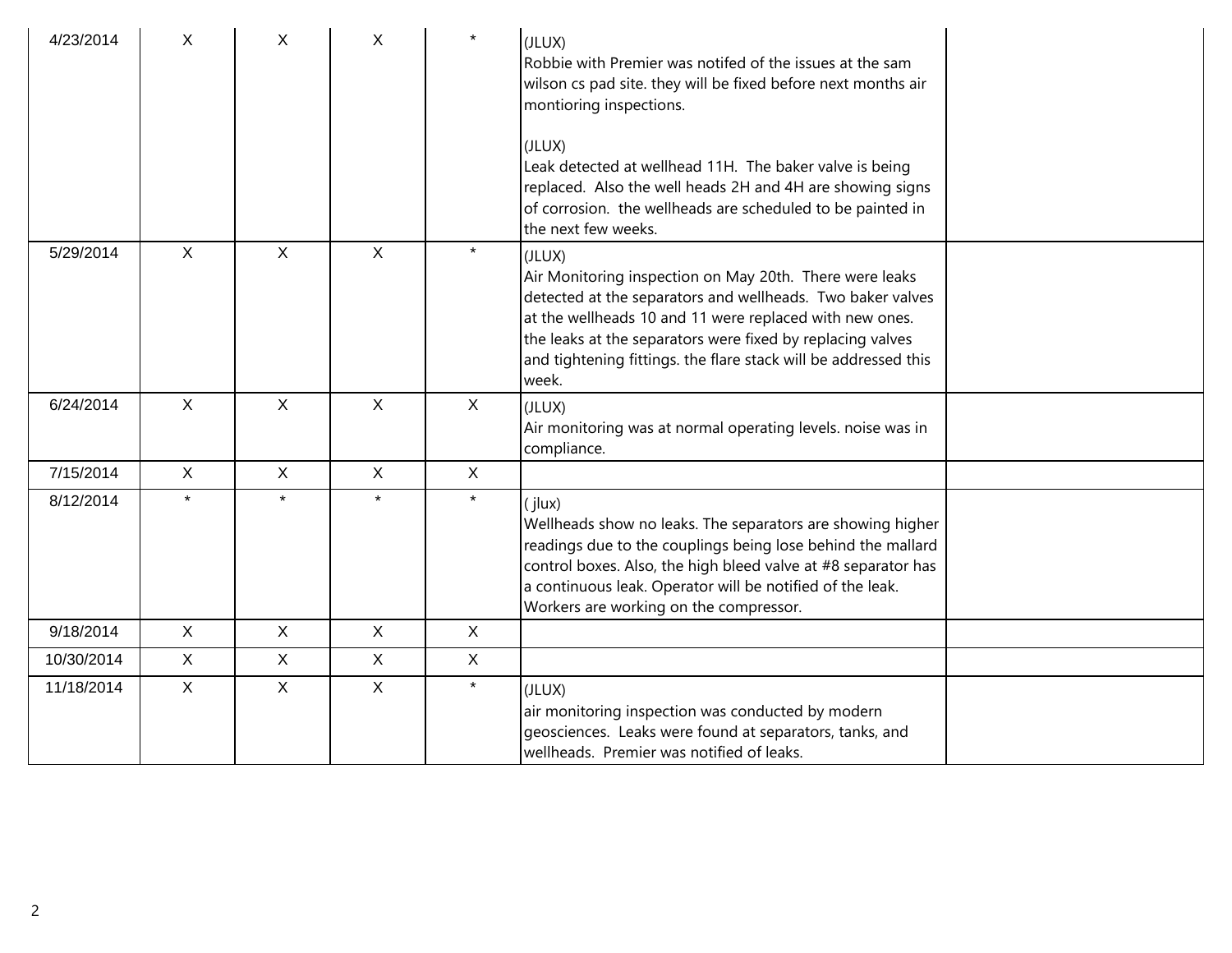| 12/10/2014 | X            | X            | X            | X            | (JLUX)<br>the leaks were fixed at the Sam Wilson CS site. I ran into<br>Robby on location during my re-inspection. He was testing<br>the fluid level on well 12H before the work over rig comes in<br>on the 15th. The readings were at or below 1% on all the<br>separators and valves.                                                                                                      |
|------------|--------------|--------------|--------------|--------------|-----------------------------------------------------------------------------------------------------------------------------------------------------------------------------------------------------------------------------------------------------------------------------------------------------------------------------------------------------------------------------------------------|
| 12/15/2014 | $\mathsf{X}$ | $\mathsf{X}$ | $\mathsf{X}$ | $\sf X$      |                                                                                                                                                                                                                                                                                                                                                                                               |
| 1/27/2015  | $\mathsf{X}$ | $\mathsf{X}$ | $\mathsf{X}$ | $\star$      | (JLUX)<br>monthly inspection. I found a leak at the hammer union on<br>wellhead 7h. Bryant came out to work on the hammer union<br>to see if he could fix it. the threads are bad and will have to<br>replace the union tomorrow. he will call me when the leak is<br>fixed. no other issues were found during the inspection.                                                                |
| 2/17/2015  | X            | $\mathsf{X}$ | $\mathsf{X}$ | $\mathsf{X}$ |                                                                                                                                                                                                                                                                                                                                                                                               |
| 3/27/2015  | $\mathsf{X}$ | $\mathsf{X}$ | $\mathsf{X}$ | $\star$      | (JLUX)<br>The separators- the mallard boxes(snap valves) need to be<br>addressed on all the separators.<br>The wellheads- the wells 2H and 4H had heavy corrosion at<br>the base of the well. Needs painting. Also the weeds need<br>to be killed inside the fences.<br>The Tanks- water truck on site. NORM stickers need to be<br>put on all tanks.<br>Operator was notified of all issues. |
| 4/17/2015  | $\star$      | $\star$      | $\star$      | $\star$      |                                                                                                                                                                                                                                                                                                                                                                                               |
| 4/30/2015  | $\star$      | $\star$      | $\star$      | $\star$      | (JLUX)<br>Air monitoring inspection was conducted today. the tanks<br>showed                                                                                                                                                                                                                                                                                                                  |
| 5/12/2015  | $\mathsf{X}$ | $\mathsf{X}$ | $\mathsf{X}$ | $\mathsf{X}$ | (JLUX)<br>Trinity crew was out on site fixing leaks from Modern<br>Geoscience inspection. Leaks were fixed at separators and<br>piping. No other issues on site during inspection.                                                                                                                                                                                                            |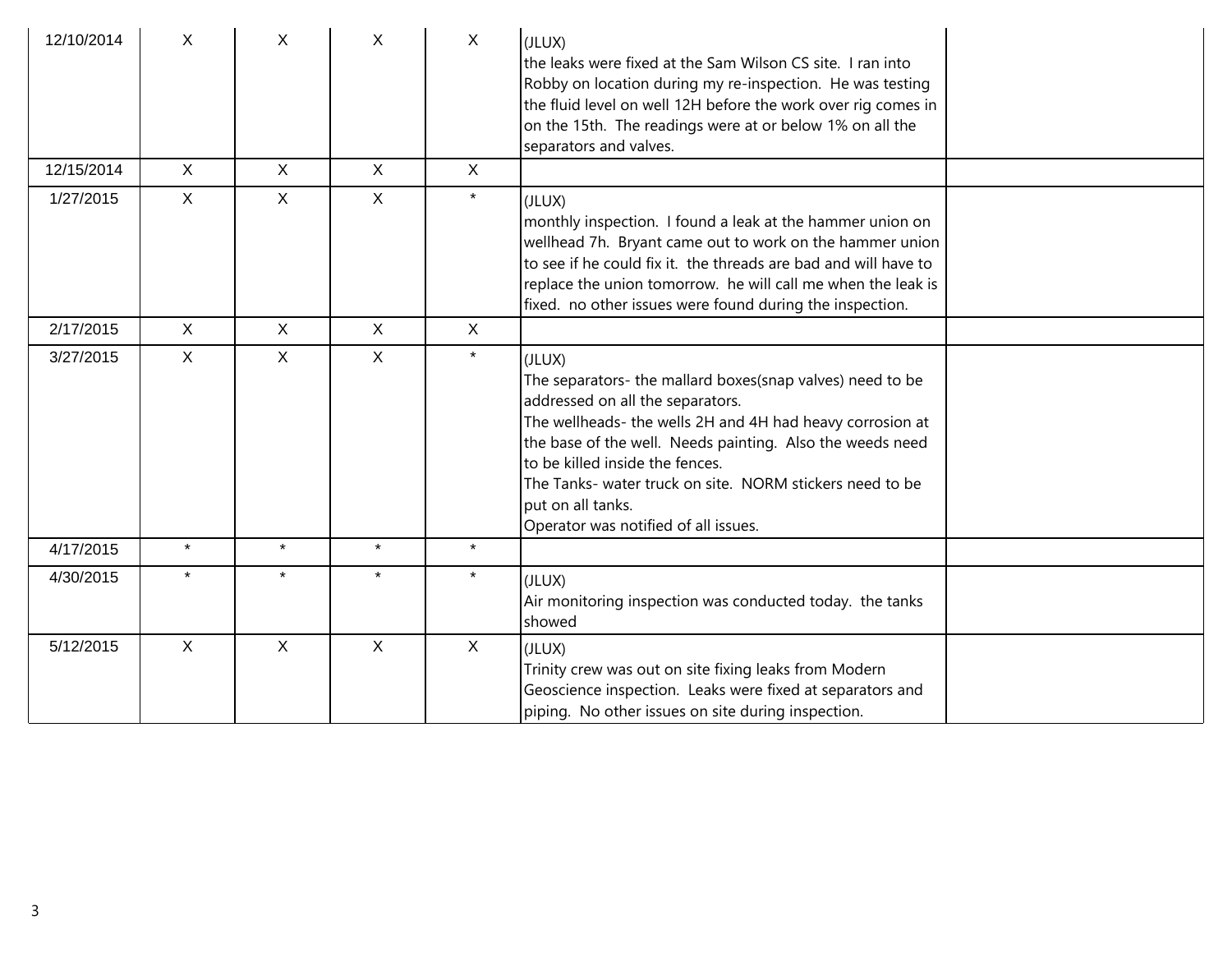| 5/19/2015  | X            | X            | X            | $\mathsf{X}$ | (JLUX)<br>re-inspection was done. no leaks found. The work over rig<br>arrived on site today. the rig is on well 8H. Replacing tubing<br>and gas lift valves. 265 joints.<br>(JLUX)<br>The rig moved to well 11H on monday the 18th. they<br>replaced tubing and gas lift valves. work was completed on<br>Tuesday 19th.                                                                            |
|------------|--------------|--------------|--------------|--------------|-----------------------------------------------------------------------------------------------------------------------------------------------------------------------------------------------------------------------------------------------------------------------------------------------------------------------------------------------------------------------------------------------------|
| 6/25/2015  | $\sf X$      | X            | X            | X            | (JLUX)<br>No leaks detected during inspection. Trintiy was putting<br>new soil/base down around the tanks. They are cleaning up<br>the site. They took 8 tanks out of service to have repaired<br>and cleaned on the inside. 4 tanks remain in service and will<br>later been repaired. 2 water trucks on site.                                                                                     |
| 7/28/2015  | $\sf X$      | X            | X            | X            | (JLUX)<br>conducted inspection. no leaks detected. Trinity is<br>preparing the compressor move for august 13th. They have<br>two temp compressors out on site right now and will move<br>two more in. The middle row of tanks have been replaced<br>with new ones and are in use. the other eight are out of<br>service. The landscape is not getting enough water. The<br>trees are turning brown. |
| 8/18/2015  | $\mathsf{X}$ | $\mathsf{X}$ | $\mathsf{X}$ | X            | (JLUX)<br>the compressor building is getting taken apart by Black<br>Sheep Oilfied Services. JJ electrical company removed all the<br>electricity from the building. The temporary compressors<br>are running at this time. FlowCo. technician was checking<br>fluid level on well 4H. Well 11H has salt deposit on piping.                                                                         |
| 9/28/2015  | $\mathsf{X}$ | $\mathsf{X}$ | $\mathsf{X}$ | $\mathsf{X}$ | (JLUX)<br>compressor work onsite. Work complete on Sept. 30th.                                                                                                                                                                                                                                                                                                                                      |
| 10/16/2015 | $\mathsf{X}$ | X            | $\mathsf{X}$ | $\star$      | (JLUX)<br>air monitoring inspections conducted by Modern<br>Geosciences. Leaks found at wellheads and separators.<br>operator was notified of leaks.                                                                                                                                                                                                                                                |
| 10/29/2015 |              |              |              |              | (JLUX)<br>work over rig onsite working on well 1H. Replacing tubing<br>and gas ligt valves. Should be done on the 31st. Re-<br>inspections done. leaks are getting fixed.                                                                                                                                                                                                                           |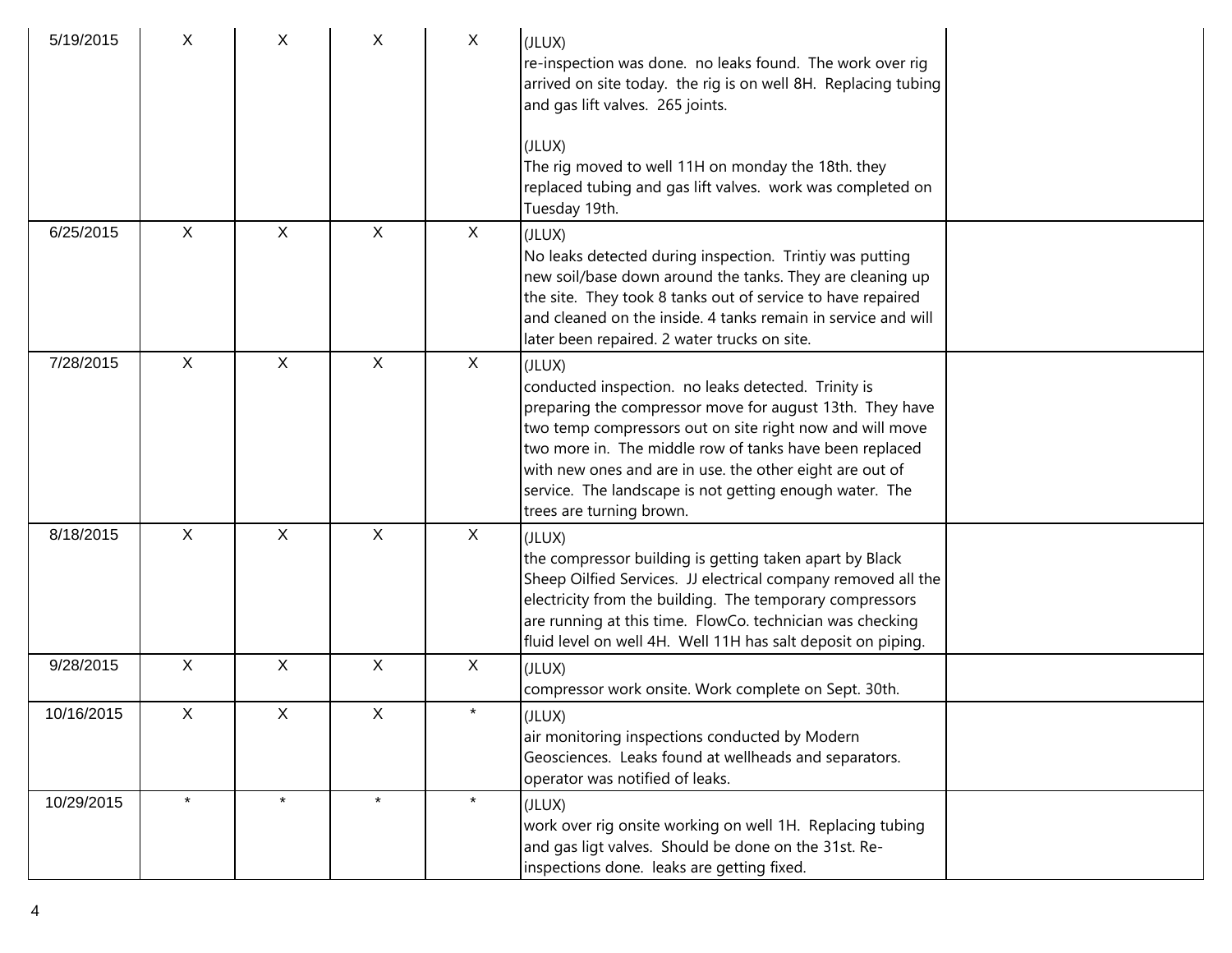| 11/3/2015  |              |              |              | $\star$      | (JLUX)<br>work over rig was on site. Re-inspection was done. No leaks<br>found.                                                                                                 |
|------------|--------------|--------------|--------------|--------------|---------------------------------------------------------------------------------------------------------------------------------------------------------------------------------|
| 11/23/2015 | $\mathsf{X}$ | $\mathsf{X}$ | $\mathsf{X}$ | $\mathsf{X}$ | (JLUX)<br>no issues found. a crew was fixing the entrance gate to the<br>site.                                                                                                  |
| 12/16/2015 | $\star$      | $\star$      | $\star$      | $\star$      |                                                                                                                                                                                 |
| 1/12/2016  | $\mathsf{X}$ | $\mathsf{X}$ | $\mathsf{X}$ | $\mathsf{X}$ | (JLUX)<br>pumpers out on location working on separators.                                                                                                                        |
| 1/27/2016  | $\mathsf{X}$ | $\mathsf{X}$ | $\mathsf{X}$ | $\mathsf{X}$ | (JLUX)<br>compressor company onsite conducting a PM on the<br>compressor. No other issues                                                                                       |
| 2/18/2016  | $\mathsf{X}$ | $\mathsf{X}$ | $\mathsf{X}$ | $\mathsf{X}$ |                                                                                                                                                                                 |
| 2/24/2016  | $\mathsf{X}$ | $\mathsf{X}$ | $\mathsf{X}$ | $\mathsf{X}$ | (JLUX)<br>a crew was working on compressor with pumper onsite.<br>measurement truck on location checking meters. no issues<br>on site.                                          |
| 3/17/2016  | $\mathsf{X}$ | $\mathsf{X}$ | $\mathsf{X}$ | $\mathsf{X}$ | (JLUX)<br>CDM company was testing the emission on the compressor.<br>A crew was out mowing the grass. Some of the gas well sign<br>on the fences were down.                     |
| 4/19/2016  | $\mathsf X$  | $\mathsf{X}$ | $\mathsf X$  | $\star$      | (JLUX)<br>Modern Geosciences and I conducted an air monitioring<br>inspection today. We found leaks and tagged them for the<br>operator to fix. Operator was notified on leaks. |
| 4/27/2016  | $\mathsf{X}$ | $\mathsf{X}$ | $\mathsf{X}$ | $\mathsf{X}$ | (JLUX)<br>reinspection done.                                                                                                                                                    |
| 5/24/2016  | $\star$      | $\star$      | $\star$      | $\star$      |                                                                                                                                                                                 |
| 6/14/2016  | $\star$      | $\star$      | $\star$      | $\star$      |                                                                                                                                                                                 |
| 7/14/2016  | $\star$      | $\star$      | $\star$      | $\star$      |                                                                                                                                                                                 |
| 7/29/2016  | $\star$      | $\star$      | $\star$      | $\star$      |                                                                                                                                                                                 |
| 8/12/2016  | $\star$      | $\star$      | $\star$      | $\star$      |                                                                                                                                                                                 |
| 8/26/2016  | $\mathsf{X}$ | $\mathsf{X}$ | $\mathsf{X}$ | $\mathsf X$  |                                                                                                                                                                                 |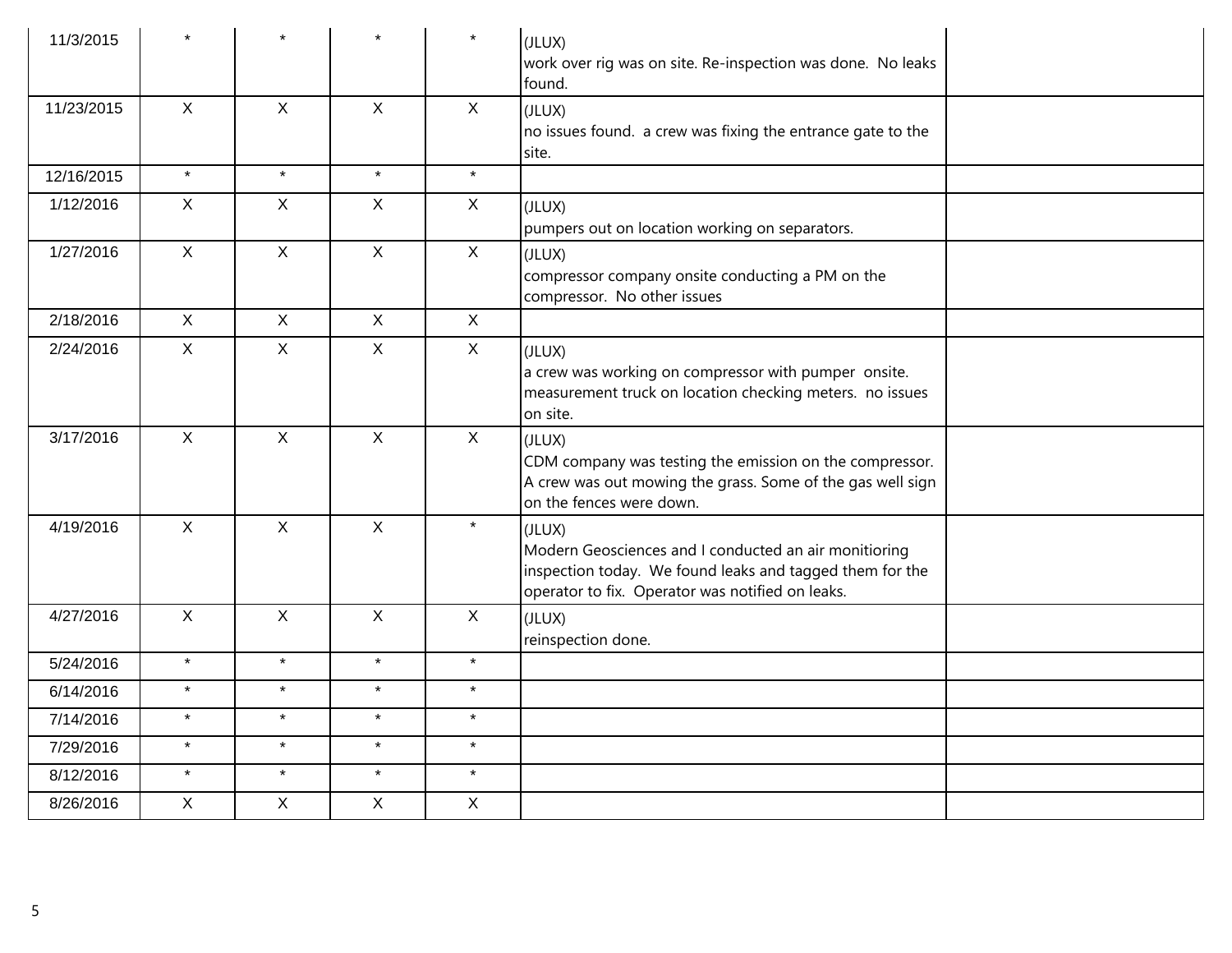| 9/23/2016  | X            |              |              | $\mathsf{X}$ | (JLUX)<br>weeds and grass around well heads. landscaping trees are<br>dying on top on hill. the fencing panels around the<br>wellheads need to be fixed.                                                                                                                                                                                                                                                                                                                                                                                                                                                                                   |  |
|------------|--------------|--------------|--------------|--------------|--------------------------------------------------------------------------------------------------------------------------------------------------------------------------------------------------------------------------------------------------------------------------------------------------------------------------------------------------------------------------------------------------------------------------------------------------------------------------------------------------------------------------------------------------------------------------------------------------------------------------------------------|--|
| 9/28/2016  | $\mathsf{X}$ | $\mathsf{X}$ | $\mathsf{X}$ | $\mathsf{X}$ | (JLUX)<br>took noise reading at entrance gate. conducted inspection.                                                                                                                                                                                                                                                                                                                                                                                                                                                                                                                                                                       |  |
| 10/12/2016 | $\star$      | $\star$      | $\star$      | $\star$      | (JLUX)<br>tall weeds and grass inside containment area, around the<br>wellheads, and tanks.                                                                                                                                                                                                                                                                                                                                                                                                                                                                                                                                                |  |
| 10/25/2016 | $\mathsf{X}$ | $\mathsf{X}$ | $\mathsf{X}$ | X            | (JLUX)<br>tall weeds inside containment area.                                                                                                                                                                                                                                                                                                                                                                                                                                                                                                                                                                                              |  |
| 10/27/2016 | $\mathsf{X}$ | $\mathsf{X}$ | $\mathsf{X}$ | $\star$      | (JLUX)<br>Conducted an air monitoring inspection with Modern<br>Geosciences today. leaks were found at separators. took<br>pictures and sent to operator.                                                                                                                                                                                                                                                                                                                                                                                                                                                                                  |  |
| 11/10/2016 | $\star$      | $\star$      | $\star$      | $\star$      | (JLUX)<br>tall weeds and grass was gone.                                                                                                                                                                                                                                                                                                                                                                                                                                                                                                                                                                                                   |  |
| 11/15/2016 | $\mathsf{X}$ | $\mathsf{X}$ | $\mathsf{X}$ | X            | (JLUX)<br>reinspection done.                                                                                                                                                                                                                                                                                                                                                                                                                                                                                                                                                                                                               |  |
| 11/23/2016 | $\star$      | $\star$      | $\star$      | $\star$      | (JLUX)<br>reinspection done                                                                                                                                                                                                                                                                                                                                                                                                                                                                                                                                                                                                                |  |
| 12/20/2016 | $\star$      | $\star$      | $\star$      | $\star$      |                                                                                                                                                                                                                                                                                                                                                                                                                                                                                                                                                                                                                                            |  |
| 1/10/2017  | $\star$      | $\star$      | $\star$      | $\star$      | (JLUX)<br>water truck on location.                                                                                                                                                                                                                                                                                                                                                                                                                                                                                                                                                                                                         |  |
| 1/25/2017  | $\sf X$      | $\mathsf{X}$ | $\mathsf{X}$ | X            | (JLUX)<br>incident report- the compressor caught fire this morning<br>around 10:30 am at the Sam Wilson CS site. I was notified<br>by Brandon Barth (Fire Dept.) and then I notified the<br>operator about the incident. CDM compressor crew along<br>with Ryan (TRE) were already on site when I got there along<br>with the Fire Dept. The CDM crew exstinguished the fire and<br>fire dept. helped cool it off. The (ESD) Emergency shut down<br>devices were pushed and activated. Everything worked as<br>planned. the report will be conducted and sent to me to file.<br>i took photos of compressor and uploaded them into Trakit. |  |
| 1/30/2017  | $\star$      | $\star$      | $\star$      | $\star$      | (JLUX)<br>work was being done on building and compressor.                                                                                                                                                                                                                                                                                                                                                                                                                                                                                                                                                                                  |  |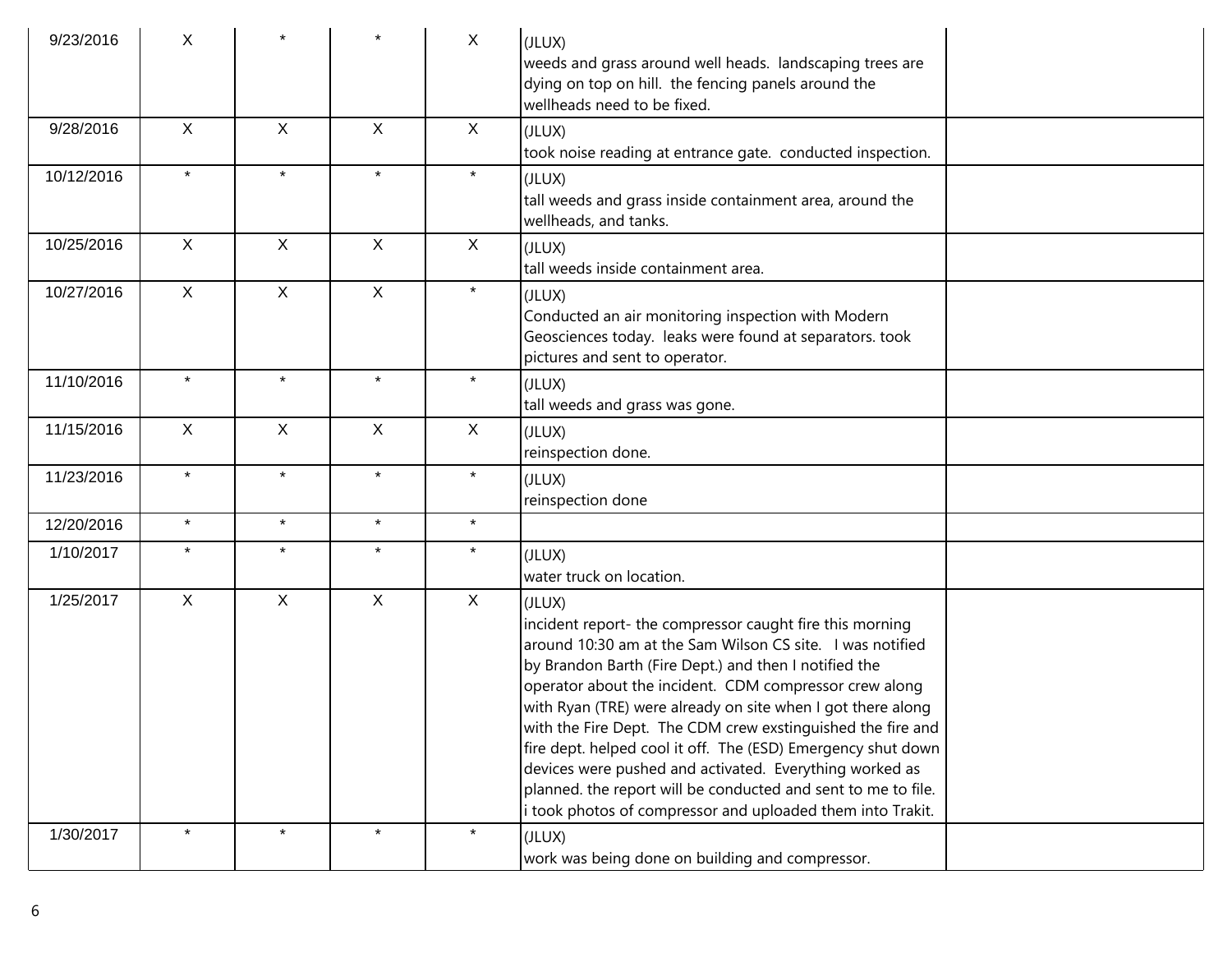| 1/31/2017 |              |              |              |              | (JLUX)<br>compressor engine has been replaced and crew is installing<br>the parts today.                                                                                                         |
|-----------|--------------|--------------|--------------|--------------|--------------------------------------------------------------------------------------------------------------------------------------------------------------------------------------------------|
| 2/2/2017  | $\star$      | $\star$      | $\star$      | $\star$      | (JLUX)<br>A work over rig arrived on location and rigged up on well<br>7H. They pulled old tubing out of hole and gas lift valves.                                                               |
| 2/3/2017  | $\star$      | $\star$      | $\star$      | $\star$      | (JLUX)<br>the work over rig is on well 7H. They were fishing for the old<br>tubing. They were able to latch onto the tubing and pump<br>acid and water down hole. The rig shut down for the day. |
| 2/6/2017  | $\star$      | $\star$      | $\star$      | $\star$      | (JLUX)<br>the work over rig is on well 7H. they were hook on and<br>trying to get the tubing to come apart. Not successful today<br>get the tubing out of hole.                                  |
| 2/7/2017  | $\star$      | $\star$      | $\star$      | $\star$      | (JLUX)<br>they were unsuccessful get the tubing out of hole again<br>today. cut tubing and started bringing up WS tubing and<br>shut down.                                                       |
| 2/8/2017  | $\star$      | $\star$      | $\star$      | $\star$      | (JLUX)<br>The rig pulled WS tubing out today and put in production<br>tubing and gas lift valves. Completed the work and put well<br>head back together and rig down. leave tomorrow morning.    |
| 2/14/2017 | X            | X            | X            | X            | (JLUX)<br>no issues                                                                                                                                                                              |
| 3/23/2017 | $\mathsf{X}$ | $\mathsf{X}$ | $\mathsf{X}$ | $\mathsf{X}$ | (JLUX)<br>no issues. water truck on location.                                                                                                                                                    |
| 4/7/2017  | X            | $\mathsf{X}$ | $\mathsf{X}$ | X            | (JLUX)<br>measurement truck on site. Corrosion on separator piping.<br>notify the operator of issues.                                                                                            |
| 4/27/2017 | X            | X            | X            | $\star$      | (JLUX)<br>Air monitoring inspections conducted with Modern<br>Geosciences today. Leaks found at separtors. operator was<br>notified of issues.                                                   |
| 5/4/2017  | X            | $\mathsf{X}$ | X            | X            | (JLUX)<br>reinspection done. leaks were fixed                                                                                                                                                    |
| 5/30/2017 | $\star$      | $\star$      | $\star$      | $\star$      | (JLUX)<br>no issues.                                                                                                                                                                             |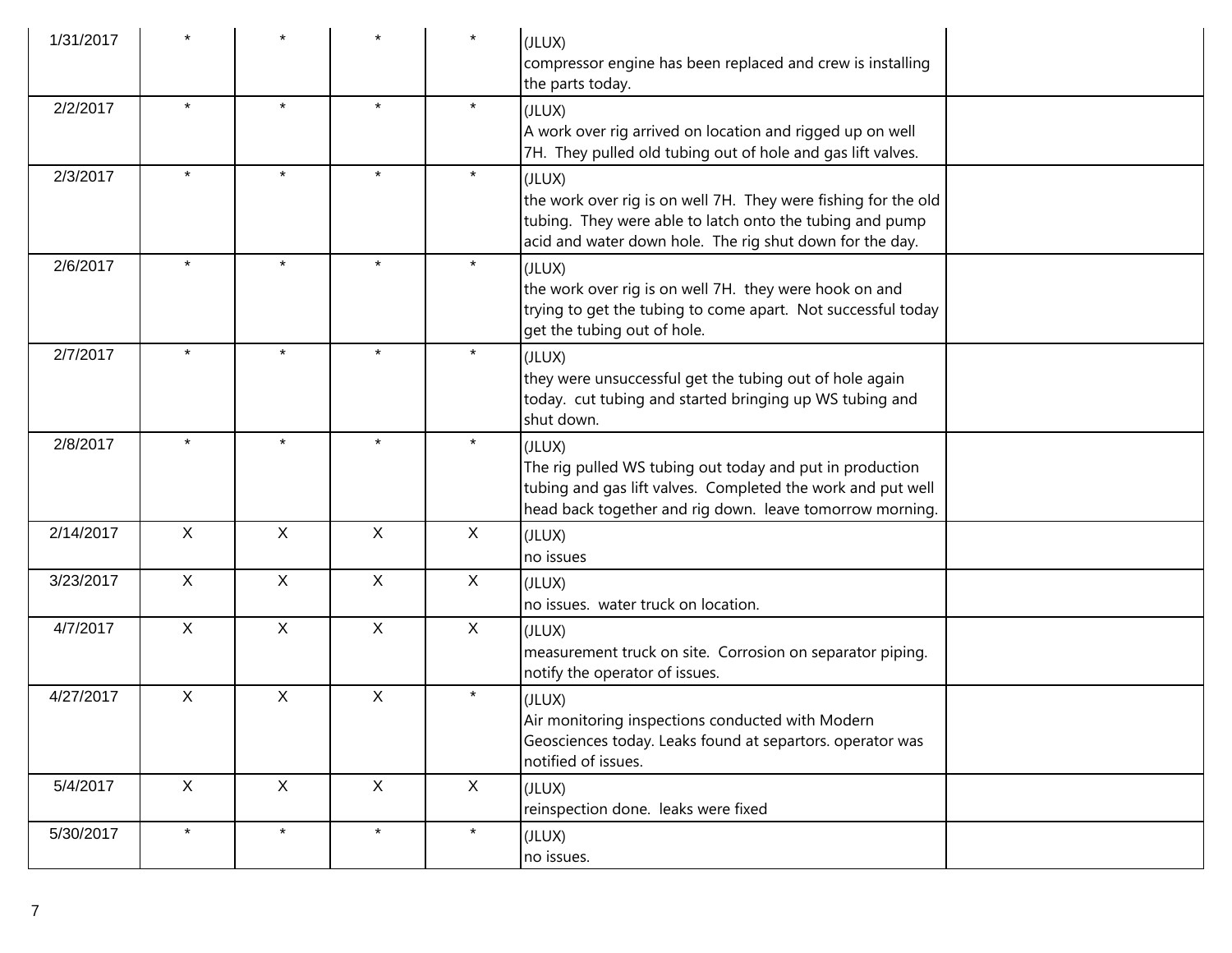| 6/14/2017  | X            | X            | X            | X            | (JLUX)<br>no issues                                                                                                                                                              |
|------------|--------------|--------------|--------------|--------------|----------------------------------------------------------------------------------------------------------------------------------------------------------------------------------|
| 6/21/2017  | $\star$      | $\star$      | $\star$      | $\star$      |                                                                                                                                                                                  |
| 7/18/2017  | $\star$      | $\star$      | $\star$      | $\star$      |                                                                                                                                                                                  |
| 8/10/2017  | $\star$      | $\star$      | $\star$      | $\star$      |                                                                                                                                                                                  |
| 9/20/2017  | $\star$      | $\star$      | $\star$      | $\star$      |                                                                                                                                                                                  |
| 10/9/2017  | $\star$      | $\star$      | $\star$      | $\star$      | (JLUX)<br>Jimmy and i went and walked the site and checked on the<br>landscaping around the pad. several trees need to be<br>replaced.                                           |
| 10/17/2017 | $\mathsf{X}$ | $\mathsf{X}$ | $\mathsf{X}$ | $\star$      | (JLUX)<br>Air monitoring inspection was conducted today with Modern<br>Geosciences. Leaks were detected at separators. Notified<br>operator.                                     |
| 11/16/2017 | $\mathsf{X}$ | $\mathsf{X}$ | $\mathsf{X}$ | $\mathsf{X}$ | (JLUX)<br>reinspections done today. The leaks at the separators were<br>fixed by the operator. No leaks found on site.                                                           |
| 12/14/2017 | $\star$      | $\star$      | $\star$      | $\star$      | (JLUX)<br>conducted monthly inspection today. no leaks found during<br>inspection.                                                                                               |
| 12/22/2017 | $\star$      | $\star$      | $\star$      | $\star$      | (JLUX)<br>No issues on site.                                                                                                                                                     |
| 1/9/2018   | $\mathsf{X}$ | $\mathsf{X}$ | $\mathsf{X}$ | X            | (JLUX)<br>no issues on site.                                                                                                                                                     |
| 1/26/2018  | $\mathsf{X}$ | $\mathsf{X}$ | $\mathsf{X}$ | $\star$      | (JLUX)<br>small leaks were found at the wellheads 4h and 7h. I notified<br>the operator about the leaks. the pumper was called out to<br>come fix the leaks on Friday afternoon. |
| 1/30/2018  | $\mathsf{X}$ | $\mathsf{X}$ | X            | $\mathsf{X}$ | (JLUX)<br>leaks were fixed at the plunger caps on wellheads 4h and 7h.                                                                                                           |
| 2/2/2018   | $\mathsf{X}$ | $\mathsf{X}$ | $\mathsf{X}$ | $\mathsf{X}$ | (JLUX)<br>leaks were fixed at the wellheads plunger caps                                                                                                                         |
| 2/22/2018  | X            | $\mathsf X$  | $\mathsf{X}$ | $\mathsf{X}$ | (JLUX)<br>conducted inspection. no leaks found. operator was on site<br>checking wells.                                                                                          |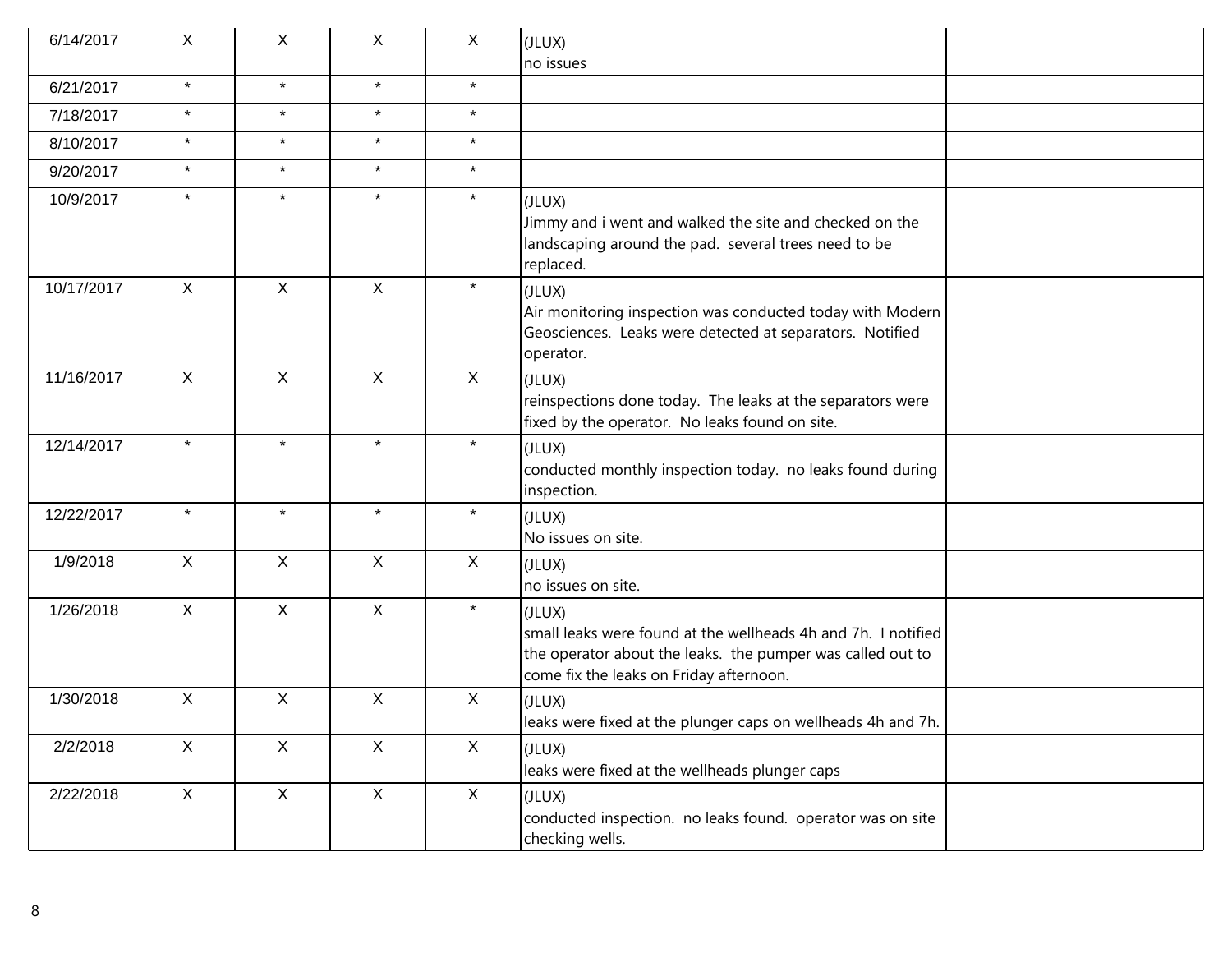| 3/6/2018  | X            | X            | X            | $\mathsf{X}$ | (JLUX)<br>no leaks found                                                                                                                                                                                           |  |
|-----------|--------------|--------------|--------------|--------------|--------------------------------------------------------------------------------------------------------------------------------------------------------------------------------------------------------------------|--|
| 3/28/2018 | $\mathsf{X}$ | $\mathsf{X}$ | $\mathsf{X}$ | $\star$      | (JLUX)<br>small leak found at wellhead 4h. the pressure gauge was<br>leaking. operator was notified of issue.                                                                                                      |  |
| 4/11/2018 | $\mathsf{X}$ | $\mathsf{X}$ | $\mathsf{X}$ | $\star$      | (JLUX)<br>Air monitoring inspections were conducted with Modern<br>Geosciences today. small leaks were found on site at the<br>separators. Plunger caps on a few wells were leaking. the<br>operator was notified. |  |
| 4/18/2018 | $\mathsf{X}$ | $\mathsf{X}$ | $\mathsf{X}$ | X            | (JLUX)<br>reinspection done. the leaks were fixed by operator.                                                                                                                                                     |  |
| 5/11/2018 | $\mathsf{X}$ | $\mathsf{X}$ | $\mathsf{X}$ | $\mathsf{X}$ | (JLUX)<br>conducted inspection. no leaks found.                                                                                                                                                                    |  |
| 6/13/2018 | $\mathsf{X}$ | $\mathsf{X}$ | $\mathsf{X}$ | $\mathsf{X}$ | (JLUX)<br>A work over rig is on well 8H. Replacing gas lift valves down<br>hole.                                                                                                                                   |  |
| 6/14/2018 | $\mathsf{X}$ | $\mathsf{X}$ | $\mathsf{X}$ | $\mathsf{X}$ | (JLUX)<br>the work over rig completed the work on well 8H today.<br>Rigged down and moved off location. conducted inspection.                                                                                      |  |
| 7/26/2018 | $\mathsf{X}$ | $\mathsf{X}$ | $\mathsf{X}$ | $\mathsf{X}$ | (JLUX)<br>no leaks found on site. wellheads are showing corrosion<br>around the plunger caps. called operator about the<br>corrosion.                                                                              |  |
| 7/30/2018 | $\mathsf{X}$ | $\mathsf{X}$ | $\mathsf{X}$ | $\mathsf{X}$ | (JLUX)<br>no leaks found.                                                                                                                                                                                          |  |
| 8/29/2018 | $\mathsf{X}$ | $\mathsf{X}$ | $\mathsf{X}$ | $\mathsf{X}$ | (JLUX)<br>no leaks found during inspection. corrosion found at a few<br>wellheads near plunger cap. Operator has a crew coming out<br>to paint the wellheads.                                                      |  |
| 9/13/2018 | $\mathsf{X}$ | $\mathsf{X}$ | $\mathsf{X}$ | $\mathsf{X}$ | (JLUX)<br>wellheads were painted. no issues on site. USA compressor<br>technician was working on the compressor.                                                                                                   |  |
| 9/27/2018 | $\mathsf X$  | $\mathsf X$  | $\mathsf{X}$ | $\mathsf X$  | (JLUX)<br>no issues on site.                                                                                                                                                                                       |  |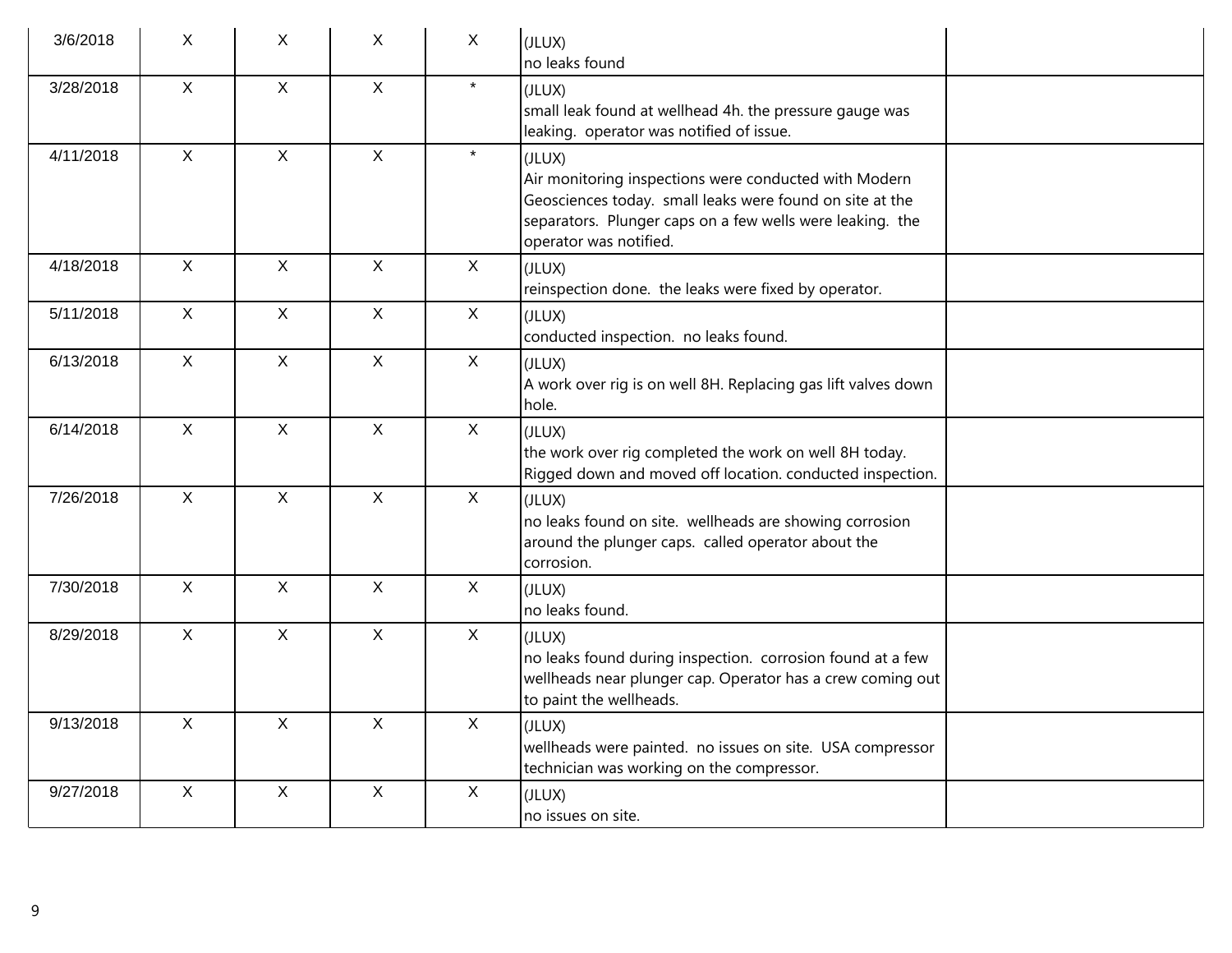| 10/26/2018 | X              | X                         | X            | $\star$     | (JLUX)<br>Air monitoring inspection with Modern Geosciences today.<br>Small leaks were found at separators. The pumper was on<br>site while the inspection was been conducted and was<br>notified of leaks. |  |
|------------|----------------|---------------------------|--------------|-------------|-------------------------------------------------------------------------------------------------------------------------------------------------------------------------------------------------------------|--|
| 11/15/2018 | $\mathsf{X}$   | $\mathsf{X}$              | $\mathsf{X}$ | X           | (JLUX)<br>no issues on site.                                                                                                                                                                                |  |
| 12/12/2018 | X              | X                         | $\mathsf{X}$ | X           | (JLUX)<br>no issues on site.                                                                                                                                                                                |  |
| 12/31/2018 | $\mathsf{X}$   | $\mathsf{X}$              | $\mathsf{X}$ | X           | (JLUX)<br>no issues on site.                                                                                                                                                                                |  |
| 1/24/2019  | $\mathsf{X}$   | X                         | $\mathsf{X}$ | X           | (JLUX)<br>no leaks found on site. pumper was on site checking on<br>wells. pad has some potholes near tanks that need to be<br>filled in.                                                                   |  |
| 2/18/2019  | $\mathsf{X}$   | $\mathsf{X}$              | $\mathsf{X}$ | X           | (JLUX)<br>A work over rig was on location to replace gas lift valves.<br>They were done with the work that afternoon and rigged<br>down. the rig will move off location tomorrow morning.                   |  |
| 3/11/2019  | $\mathsf{X}$   | $\mathsf{X}$              | $\mathsf{X}$ | X           | (JLUX)<br>no issues on site                                                                                                                                                                                 |  |
| 3/14/2019  | $\mathsf{X}$   | $\mathsf{X}$              | $\mathsf{X}$ | $\star$     | (JLUX)<br>conducted air monitoring inspections with Modern<br>Geosciences today. Leaks were found at the separators<br>mallard boxes (2). no other issues found.                                            |  |
| 4/11/2019  | X              | $\boldsymbol{\mathsf{X}}$ | X            | X           | (JLUX)<br>water truck on site. no issues on location.                                                                                                                                                       |  |
| 5/15/2019  | $\mathsf{X}$   | X                         | $\mathsf{X}$ | X           | (JLUX)<br>no issues on site. ER meter guy on location checking meters<br>at wells. crew moving dirt on south pad.                                                                                           |  |
| 6/4/2019   | $\mathsf{X}^-$ | $\mathsf X$               | $\mathsf X$  | $\mathsf X$ | (JLUX)<br>no issues on site.                                                                                                                                                                                |  |
| 6/5/2019   | X              | $\mathsf{X}$              | $\mathsf{X}$ | X           | (JLUX)<br>conducted on site emergency response meeting at the Sam<br>Wilson CS pad with the operator . Fire, EM, and staff were<br>on location for training. The ERP will be updated.                       |  |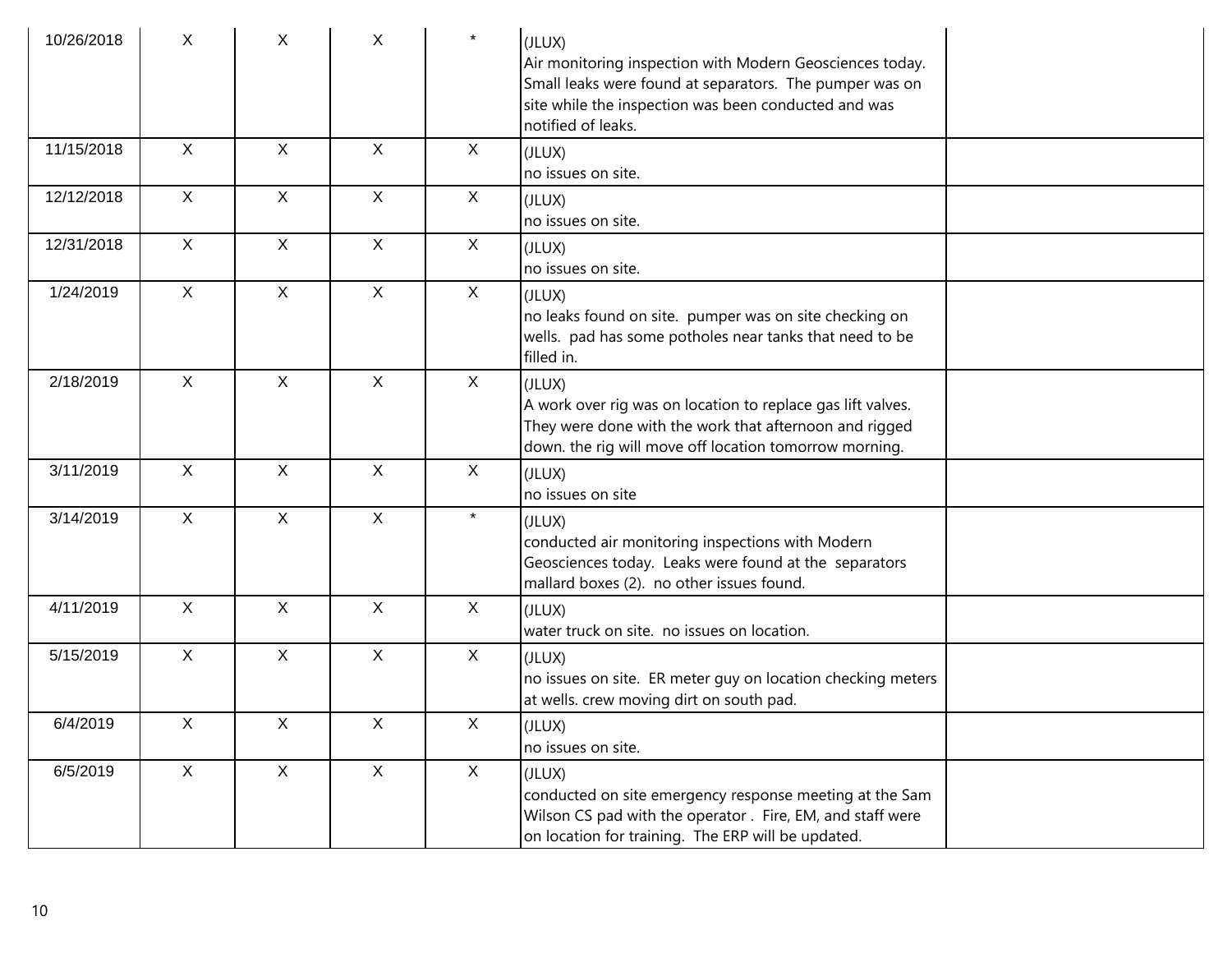| 7/17/2019  | X            | X            | $\mathsf{X}$ | $\sf X$      | (JLUX)<br>no leaks found on site. usa compressor crew on site working<br>on compressor. dirt is being brought from Cumm C and<br>piled on back of site.                                                                                                                                                                                |  |
|------------|--------------|--------------|--------------|--------------|----------------------------------------------------------------------------------------------------------------------------------------------------------------------------------------------------------------------------------------------------------------------------------------------------------------------------------------|--|
| 8/7/2019   | $\mathsf{X}$ | $\mathsf{X}$ | $\mathsf{X}$ | $\sf X$      | (JLUX)<br>no issues on site.                                                                                                                                                                                                                                                                                                           |  |
| 8/27/2019  | X            | X            | $\mathsf{X}$ | $\sf X$      | no leaks on site.                                                                                                                                                                                                                                                                                                                      |  |
| 9/11/2019  | $\mathsf{X}$ | $\star$      | $\mathsf X$  | $\mathsf{X}$ | no leaks found on site. need to get with operator about<br>dead trees.                                                                                                                                                                                                                                                                 |  |
| 9/18/2019  | $\mathsf{X}$ | X            | $\mathsf{X}$ | $\mathsf{X}$ | conducted air monitoring inspections with modern<br>geosciences today. leaks were found at the separators and<br>piping and were tagged. the operator was notified of leaks<br>today. Pumper came to site in the afternoon and fixed the<br>leaks                                                                                      |  |
| 9/19/2019  | $\mathsf{X}$ | $\mathsf{X}$ | $\mathsf{X}$ | $\sf X$      | Re-inspection done. the operator fixed the leaks at the<br>separators. no other issues on site.                                                                                                                                                                                                                                        |  |
| 10/9/2019  | X            | $\mathsf{X}$ | $\mathsf{X}$ | $\sf X$      | no issues found on site.                                                                                                                                                                                                                                                                                                               |  |
| 11/6/2019  | X            | X            | $\mathsf{X}$ | $\sf X$      | no issues on site.                                                                                                                                                                                                                                                                                                                     |  |
| 11/19/2019 | $\mathsf{X}$ | X            | $\mathsf{X}$ | $\sf X$      | no issues on site                                                                                                                                                                                                                                                                                                                      |  |
| 12/12/2019 | $\mathsf{X}$ | X            | $\mathsf{X}$ | $\sf X$      | no leaks found at time of inspection.                                                                                                                                                                                                                                                                                                  |  |
| 1/13/2020  | $\mathsf{X}$ | X            | $\mathsf{X}$ | $\sf X$      | no leaks found during inspection.                                                                                                                                                                                                                                                                                                      |  |
| 2/17/2020  | $\mathsf{X}$ | X            | $\mathsf{X}$ | $\sf X$      | no issues on site                                                                                                                                                                                                                                                                                                                      |  |
| 3/19/2020  | $\mathsf{X}$ | X            | $\mathsf X$  | $\star$      | Air monitoring inspection today with Modern Geosciences.                                                                                                                                                                                                                                                                               |  |
|            |              |              |              |              | Leaks found during air monitoring inspection located at the<br>separators mallard boxes(snap valves) and above ground<br>piping inside the containment. Also, leak was found on a<br>piping valve behind compressor building. Pictures were<br>taken and sent to pumper. Operator (pumper) will be fixing<br>the leaks this afternoon. |  |
| 3/20/2020  | X            | X            | $\mathsf X$  | $\mathsf X$  | The operator has fixed the leaks that were tagged on site.<br>no other issues on site.                                                                                                                                                                                                                                                 |  |
|            |              |              |              |              | reinspection was done.                                                                                                                                                                                                                                                                                                                 |  |
| 4/15/2020  | $\mathsf{X}$ | $\mathsf X$  | $\star$      | X            | no leaks found during inspection. talked to pumper about<br>entrance gate getting repaired,                                                                                                                                                                                                                                            |  |
| 5/13/2020  | X            | X            | $\mathsf X$  | X            | No issues found at time of inspection.                                                                                                                                                                                                                                                                                                 |  |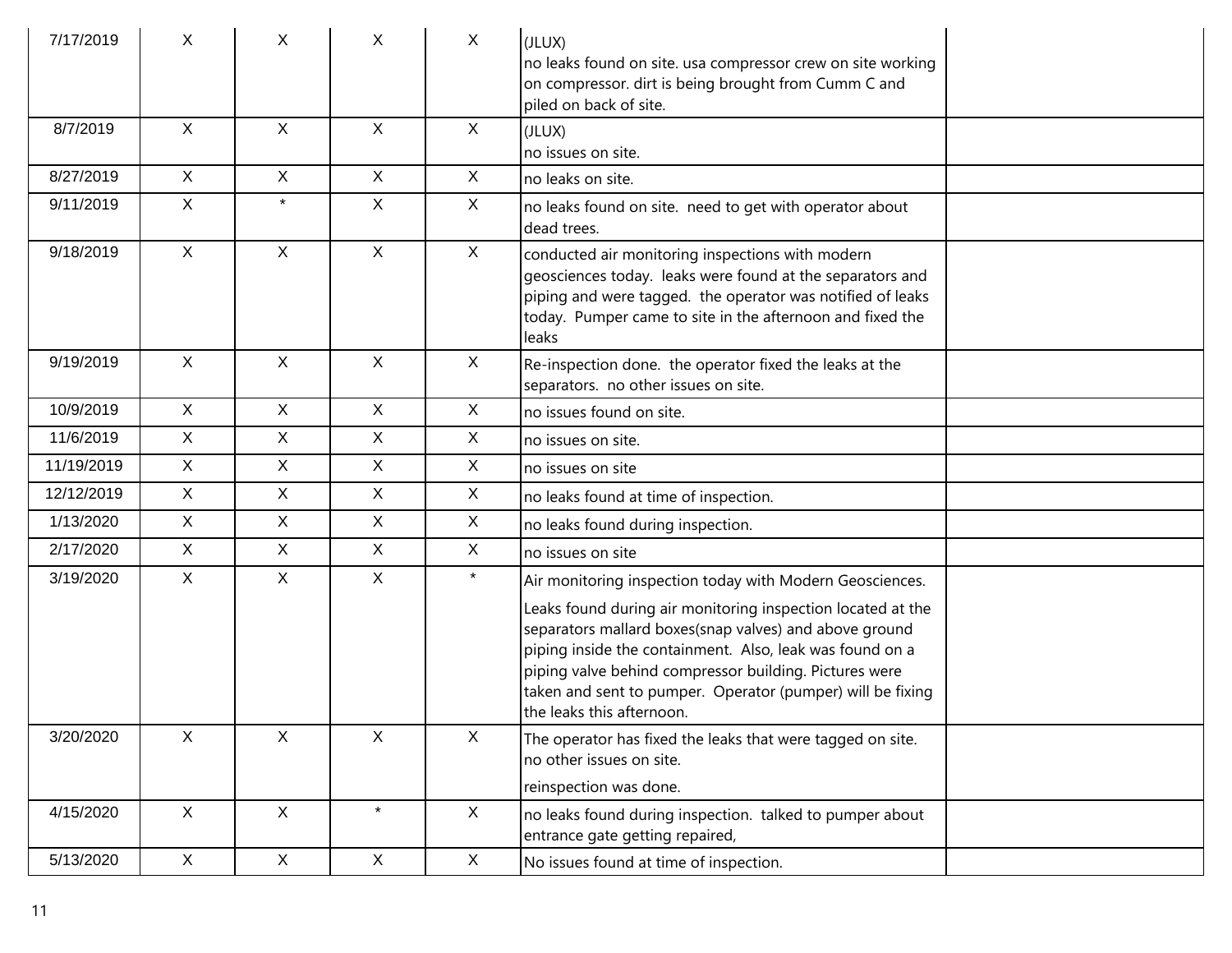| 6/23/2020  | $\mathsf{X}$ | $\mathsf{X}$ | X                         | $\boldsymbol{X}$          | no issues on site. standing water was on pad from rainfall.                                                                                                                                                                                                                                                                                           |  |
|------------|--------------|--------------|---------------------------|---------------------------|-------------------------------------------------------------------------------------------------------------------------------------------------------------------------------------------------------------------------------------------------------------------------------------------------------------------------------------------------------|--|
| 7/21/2020  | $\mathsf{X}$ | $\mathsf{X}$ | $\sf X$                   | $\mathsf{X}$              | no issues onsite.                                                                                                                                                                                                                                                                                                                                     |  |
| 8/11/2020  | $\mathsf{X}$ | $\mathsf{X}$ | $\mathsf{X}$              | $\mathsf{X}$              | no leaks at time of inspection                                                                                                                                                                                                                                                                                                                        |  |
| 8/25/2020  | $\mathsf{X}$ | $\mathsf{X}$ | $\mathsf{X}$              | $\mathsf{X}$              | no issues found onsite.                                                                                                                                                                                                                                                                                                                               |  |
| 9/16/2020  | $\mathsf{X}$ | $\mathsf{X}$ | $\mathsf{X}$              | $\star$                   | Conducted an air monitoring inspection today with Modern<br>Geosciences. Small leaks were found at the separators and<br>piping. The leaks were tagged and the operator was notified<br>of leaks. The containment area was showing corrosion at the<br>bottom of metal border where the liner meets. The issues<br>will be addressed by the operator. |  |
| 9/23/2020  | $\mathsf{X}$ | $\sf X$      | $\sf X$                   | $\mathsf{X}$              | reinspection done. leaks fixed by operator.                                                                                                                                                                                                                                                                                                           |  |
| 10/8/2020  | $\mathsf{X}$ | $\mathsf{X}$ | $\mathsf{X}$              | $\mathsf X$               | operator fixed the containment area.                                                                                                                                                                                                                                                                                                                  |  |
| 10/14/2020 | X            | $\mathsf{X}$ | $\mathsf{X}$              | X                         | no issues on site during inspection.                                                                                                                                                                                                                                                                                                                  |  |
| 11/2/2020  | $\mathsf X$  | $\mathsf X$  | X                         | $\boldsymbol{\mathsf{X}}$ | no issues on site. pumper on site working.                                                                                                                                                                                                                                                                                                            |  |
| 11/19/2020 | $\mathsf{X}$ | $\sf X$      | X                         | X                         | no issues on site at time of inspection.                                                                                                                                                                                                                                                                                                              |  |
| 12/2/2020  | $\mathsf{X}$ | $\mathsf{X}$ | $\mathsf{X}$              | $\mathsf{X}$              | no issues on site. meter guy on location checking wells.                                                                                                                                                                                                                                                                                              |  |
| 12/30/2020 | X            | $\mathsf{X}$ | $\mathsf{X}$              | $\mathsf{X}$              | conducted inspection. no leaks on site.                                                                                                                                                                                                                                                                                                               |  |
| 1/12/2021  | $\mathsf{X}$ | $\mathsf{X}$ | X                         | $\mathsf X$               | pumper and meter guy on site checking on wells. no issues<br>on site.                                                                                                                                                                                                                                                                                 |  |
| 1/25/2021  | $\mathsf{X}$ | $\mathsf{X}$ | $\mathsf{X}$              | $\mathsf{X}$              | no issues on site at time of inspection.                                                                                                                                                                                                                                                                                                              |  |
| 2/10/2021  | $\mathsf{X}$ | $\star$      | $\mathsf{X}$              | $\mathsf{X}$              | A work over rig is on location. The rig will be conducting a<br>clean out on well 1H. Pulling tubing and gas lift valves and<br>replacing bad tubing. Should take a few days to complete.<br>They were hydro testing the tubing before it was going<br>down hole.                                                                                     |  |
| 2/11/2021  | $\sf X$      | $\star$      | $\sf X$                   | $\mathsf{X}$              | The work over rig was on well 1H. They pulled pipe and was<br>in the process of cleaning out well this morning. They have<br>completed the clean out of the well this afternoon and was<br>rigging down. The rig will be leaving once they finished<br>cleaning up the site.                                                                          |  |
| 3/19/2021  | $\mathsf{X}$ | $\star$      | $\boldsymbol{\mathsf{X}}$ | X                         | no issues on site. trees are dead on southeast side of pad.                                                                                                                                                                                                                                                                                           |  |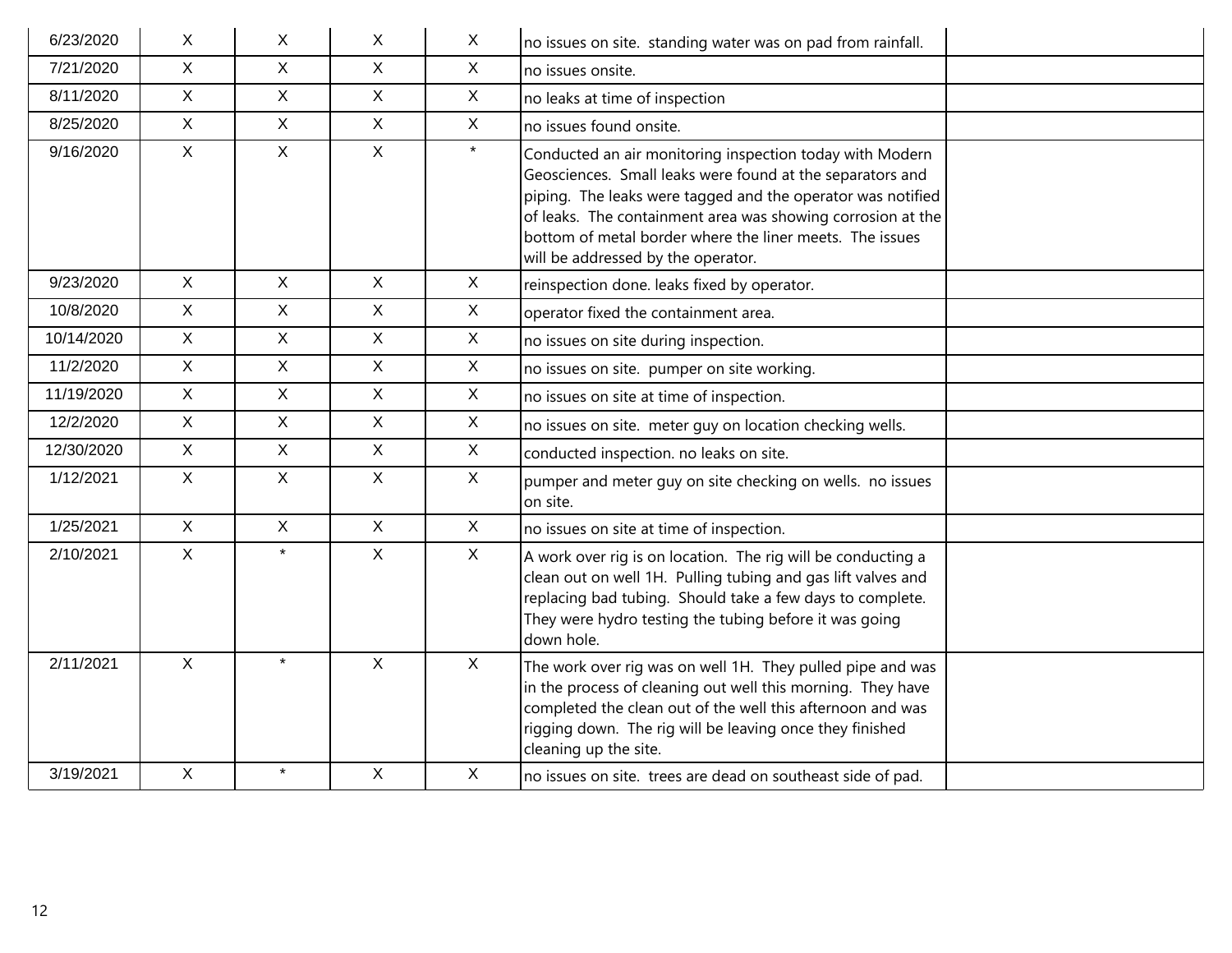| 3/24/2021  | X            |              | X            | X            | conducted air monitoring inspection today with Modern<br>Geosciences. leaks were found at separators. The<br>containment area behind separator 12H has corroded and<br>created a hole in containment liner with exposed rock. I<br>contacted the operator about the leaks and issue with<br>containment area.                                                              |                              |
|------------|--------------|--------------|--------------|--------------|----------------------------------------------------------------------------------------------------------------------------------------------------------------------------------------------------------------------------------------------------------------------------------------------------------------------------------------------------------------------------|------------------------------|
| 4/26/2021  | $\mathsf{X}$ | $\mathsf{X}$ | X            | X            | no issues on site during inspection.                                                                                                                                                                                                                                                                                                                                       |                              |
| 5/12/2021  | $\mathsf{X}$ | X            | $\mathsf{X}$ | X            | no issues onsite at time of inspection.                                                                                                                                                                                                                                                                                                                                    |                              |
| 6/8/2021   | $\mathsf{X}$ | $\mathsf{X}$ | $\mathsf{X}$ | $\mathsf{X}$ | pumper on site working on gas wells. no other issues on<br>site.                                                                                                                                                                                                                                                                                                           |                              |
| 7/19/2021  | X            | $\mathsf{X}$ | $\mathsf{X}$ | X            | no issues on site.                                                                                                                                                                                                                                                                                                                                                         |                              |
| 8/12/2021  | X            | $\star$      | X            | X            | No issues on site. pumper was on location working on well 9<br>plunger.                                                                                                                                                                                                                                                                                                    |                              |
| 9/13/2021  | X            | X            | $\mathsf{X}$ | X            | Conducted Emergency Response meeting with operator.<br>ERP was updated by operator. no issues on site during<br>inspection.                                                                                                                                                                                                                                                |                              |
| 9/22/2021  | $\mathsf{X}$ | $\mathsf{X}$ | $\mathsf{X}$ | X            | Conducted an air monitoring inspection with Modern<br>Geosciences today. Leaks were found at the separators and<br>tanks. The pumper came on site and fixed the leaks at the<br>separators, but the leak at the AST's will need a new valve<br>(quarter-turn shut off valve) installed where the water hauler<br>hook up to load the water. No other issues found on site. |                              |
| 10/8/2021  | $\star$      | $\star$      | $\star$      | $\star$      | New valve and bucket installed - J.W.                                                                                                                                                                                                                                                                                                                                      | re-inspection                |
| 11/18/2021 | $\mathsf{X}$ | $\mathsf{X}$ | $\mathsf{X}$ | X            | No issues at time of inspection today.                                                                                                                                                                                                                                                                                                                                     |                              |
| 12/6/2021  | $\mathsf{X}$ | $\star$      | $\mathsf{X}$ | $\mathsf{X}$ | no issues at time of inspection.                                                                                                                                                                                                                                                                                                                                           |                              |
| 12/29/2021 | $\mathsf{X}$ | $\star$      | $\mathsf{X}$ | $\mathsf{X}$ | no issues on site.                                                                                                                                                                                                                                                                                                                                                         |                              |
| 1/5/2022   | $\mathsf{X}$ | $\mathsf{X}$ | X            | $\mathsf{X}$ | no issues on site at this time.                                                                                                                                                                                                                                                                                                                                            |                              |
| 1/24/2022  | $\mathsf{X}$ | $\mathsf{X}$ | $\mathsf{X}$ | $\mathsf{X}$ | no issues on site today.                                                                                                                                                                                                                                                                                                                                                   |                              |
| 2/14/2022  | $\mathsf{X}$ | $\mathsf{X}$ | X            | $\mathsf{X}$ | no issues at time of inspection today.                                                                                                                                                                                                                                                                                                                                     |                              |
| 3/8/2022   | $\mathsf{X}$ | $\mathsf{X}$ | $\mathsf{X}$ | X            | no issues on site today,                                                                                                                                                                                                                                                                                                                                                   |                              |
| 3/23/2022  | X            | $\mathsf{X}$ | $\mathsf{X}$ | $\mathsf{X}$ | Conducted air monitoring inspection today with Modern<br>Geosciences. They found small leaks at the separators<br>(mallard boxes). Small leak was found on 4h horizontal<br>separator. AST leak was fixed as well. The operator was<br>onsite after the inspection was done and fixed all the leaks at<br>the separator and wellhead.                                      | leaks fixed after inspection |